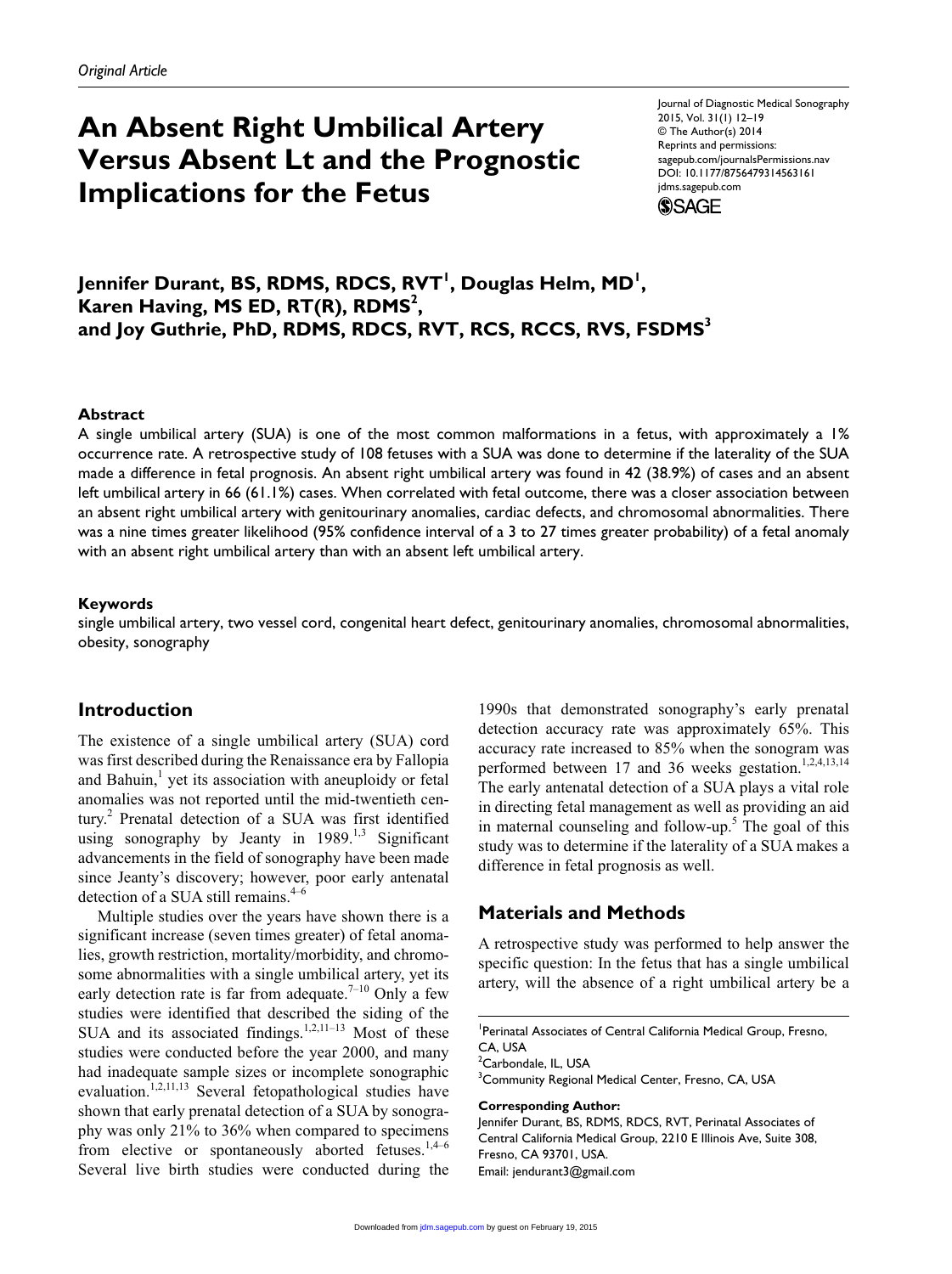

Figure 1. Color Doppler image correctly demonstrating a three-vessel umbilical cord lateral to the bladder.

better prognostic indicator for congenital heart disease, genitourinary anomalies, and/or chromosomal abnormalities than the absence of a left umbilical artery? Institutional IRB approval was obtained prior to data collection. All gravid patients who were referred to a facility in the Western United States from January 2009 to July 2013 were evaluated. Only those fetuses that were sonographically determined to have a single umbilical artery were included. The exception to the inclusion criteria were fetuses with a gestational age less than or equal to 11 weeks and 0 days and those greater than or equal to 41 weeks and 0 days. All sonograms were performed by ARDMS OB credentialed sonographers using a Philips IU22 (Bothell, Washington) ultrasound machine with a C5-1 curved linear array transducer. Data and images were extrapolated from institutional electronic medical records and sonographic databases.

Clinical information was extracted from the patients' electronic medical records, and the covariates of body mass index (BMI), diabetes mellitus, and maternal age were recorded. Gestational age at the time of the sonogram was also recorded to ensure the inclusion criterion was met. A key was made to de-identify all patient health information with a coded sequential numerical value. The siding of the SUA, the presence of any fetal abnormality(s), singleton versus multiple gestation, and any chromosomal testing that was performed were also recorded on the data sheet.

The imaging protocol used to determine the presence of a SUA was the transverse plane where the umbilical arteries are seen lateral to the fetal bladder (Figures 1 and 2). To determine correct SUA sidedness, the fetal position and situs were imaged and evaluated for accuracy. Upon review, if sidedness was determined to be inaccurate or inconclusive, the patient was excluded from the study.



**Figure 2.** Color Doppler image (with B-mode tint) of a two-vessel cord at 30 weeks gestational age.

A multi-way cross-tabulation was constructed to display the observed frequencies of absent left vs right umbilical arteries and their observed frequencies of congenital heart disease, genitourinary abnormalities, and chromosomal anomalies. The cross-tabulation was analyzed by log-linear modeling and multiple correspondence analysis, accepted statistical methods to explore the associations between nominal variables in epidemiological studies.<sup>15,16</sup>

A significant association has been established between maternal obesity and increased risk of congenital fetal malformations.17 Furthermore, the image quality of fetal structures is deleteriously affected by excessive abdominal fat, causing marked attenuation of the signal, which tends to be weaker in obese pregnant women because of the absorption, reflection, and scatter of the ultrasound waves.18 It was not, however, possible to control for maternal obesity as a potentially confounding covariate in this study because after decomposing the multi-way cross-tabulation by maternal BMI (above and below  $30 \text{ kg/m}^2$ ), the cell frequencies were too low to conduct accurate statistical analysis.

Without controlling for obesity, the statistical assumption that the total sample size should be greater than five times the number of cells in the multi-way cross-tabulation (5  $\times$  16 = 80) was satisfied; however, the assumption that the expected frequencies in every cell should be  $\geq 0$ was violated. The strategy of adding a delta factor of 1 to each cell was applied to avoid zero expected frequencies; however, this transformation may reduce statistical power, implying that although type I errors may be decreased, type II errors may be increased.<sup>19</sup>

The strategy of collapsing the multi-way table into a two-way table was also applied, so that none of the cells contained frequencies <5. The odds ratio (OR)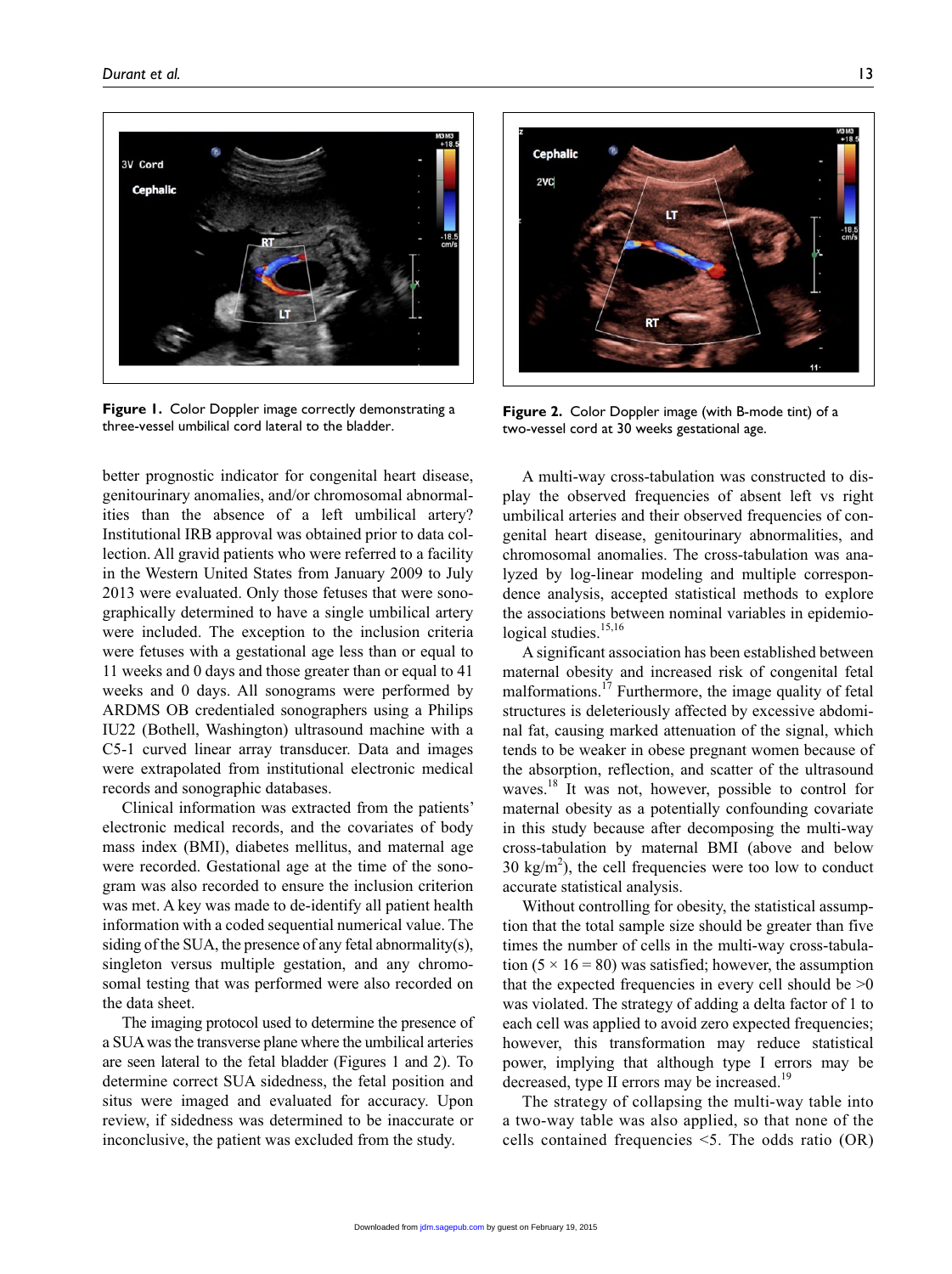| Table 1. Multi-Way Cross-Tabulation of the Observed Frequencies of the Absence (-) or Presence (+) of Congenital Heart  |  |
|-------------------------------------------------------------------------------------------------------------------------|--|
| Disease, Genitourinary Abnormalities and Chromosomal Anomalies in Fetuses With Absent Left or Right Umbilical Arteries. |  |

| Congenital Heart<br><b>Disease</b> | Genitourinary<br>Abnormalities | Chromosomal<br>Anomalies | <b>Absent Umbilical Artery</b> |       |       |
|------------------------------------|--------------------------------|--------------------------|--------------------------------|-------|-------|
|                                    |                                |                          | Left                           | Right | Total |
|                                    |                                |                          | 61                             | 24    | 85    |
|                                    |                                |                          |                                |       |       |
|                                    |                                |                          |                                |       |       |
|                                    |                                |                          |                                |       |       |
| +                                  |                                |                          |                                |       |       |
|                                    |                                |                          |                                |       |       |
|                                    |                                |                          |                                |       |       |
|                                    |                                |                          |                                |       |       |
|                                    |                                | Total                    | 66                             |       | 108   |

was computed from this two-way table to indicate the likelihood of observing a combination of defects in fetuses with an absent right artery relative to fetuses with an absent left artery; however, the OR did not approximate the relative risk of observing multiple defects because the data were not based on a randomized controlled trial or a cohort study, and the proportion of observed defective fetuses in the sample was  $>1\%$ .<sup>20</sup>

# **Results**

A total of 108 fetuses with a single umbilical artery was observed in patients ranging in maternal age from 15 to 46 years, of which 36 (33.3%) were less than 25 years old, 54 (50.0%) were between 25 and 34 years old, and 18 (16.7%) were over 35 years old. The BMI of the gravid patients ranged from 20 to 51 kg/m<sup>2</sup>. About half (47.2%) of these patients were classified as obese (BMI  $\geq$ 30 kg/m<sup>2</sup>). Fetal defects were not observed in two of the six patients who were diagnosed with diabetes mellitus.

Table 1 displays the multi-way cross-tabulation of the observed frequencies of absent left vs right umbilical arteries and their observed frequencies of the three categories of fetal defects. No defects were observed in 85 of 108 (78.7%) of the fetuses. A total of 23 fetal defects were observed, of which 10 of 23 (43.5%) were in obese gravid patients and 13 of 23 (56.5%) were in patients less than 25 years old. Of these fetal defects, 5 of 23 (21.7%) were isolated chromosomal abnormalities among a total of 66 fetuses (7.6%) with an absent left umbilical artery, while 18 of 23 (78.3%) were a combination of chromosomal abnormalities, genitourinary abnormalities, and/or chromosomal anomalies among a total of 42 fetuses (42.9%) with an absent right umbilical artery.

Based on the analysis of the two-way cross-tabulation  $(18/5)/(24/61)$ , the OR = 9.2 (95% CI, 3.1–27.4). The OR implied that on average, the likelihood of observing a defect was about nine times higher in fetuses with an absent right umbilical artery relative to fetuses with an absent left umbilical artery. The 95% CI inferred that if 100 fetuses were observed, the likelihood of observing defects in 95 fetuses with absent right umbilical arteries would be about 3 to 27 times higher than observing defects in fetuses with absent left umbilical arteries.

A parsimonious log-linear model was extracted from the multi-way cross-tabulation after backward elimination of nonsignificant categories. The likelihood ratio  $(\chi^2 = 1.05, P = .994)$  indicated that this parsimonious model was not significantly different from the saturated model, implying that it was a good fit to the cross-tabulation. Significant two-way effects at  $\alpha = 0.05$  were identified between (1) the absence of the right umbilical artery and the presence of genitourinary abnormalities (10 fetuses;  $\chi^2 = 9.49$ ,  $P = .002$ ), (2) the absence of the right umbilical artery and the presence of congenital heart disease (11 fetuses;  $\chi^2 = 11.76$ ,  $P = .001$ ), (3) the conjoint presence of genitourinary abnormalities and congenital heart disease (6 fetuses;  $\chi^2 = 7.11$ ,  $P = .008$ ), and (4) the conjoint presence of chromosomal abnormalities and congenital heart disease (4 fetuses;  $\chi^2$  = 5.68, *P* = .017). No statistically significant three-way or four-way effects were found.

The odds ratio and log-linear model only indicated that there was a significant probability of systematic associations between the absence of the right umbilical artery and the presence of multiple fetal defects; however, these methods did not reflect the structural patterns of the associations. A multiple correspondence map is therefore presented to illustrate these patterns (Figure 3). A window is opened to visualize the strengths of the associations between eight nominal categories in a two-dimensional graphical representation. The geometric orientation of the points across the two constructed axes (correspondence components) reflected the relative similarities of the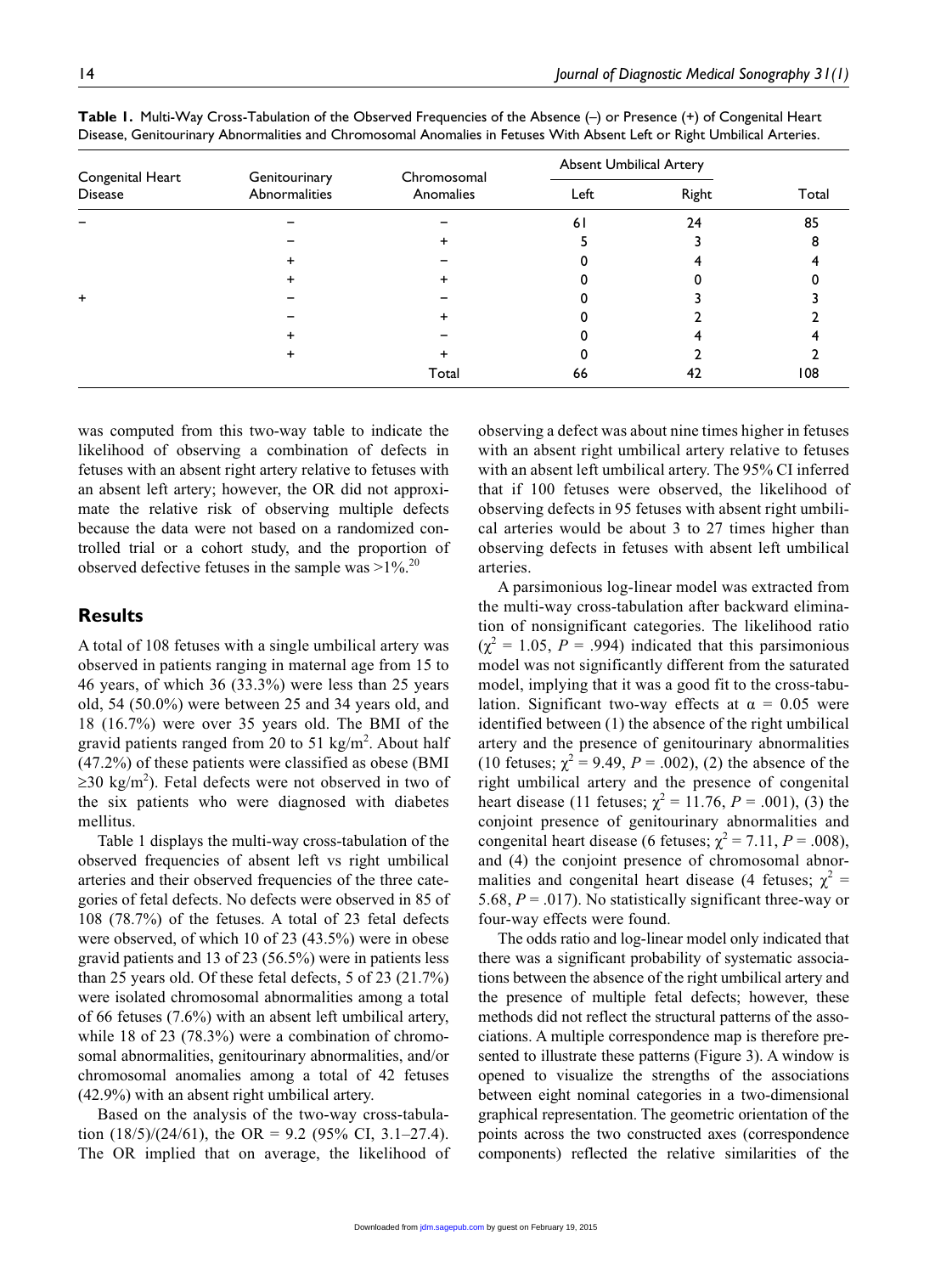

**Figure 3.** Multiple correspondence map of the associations between the presence or absence of congenital heart disease, chromosomal abnormalities, and genitourinary abnormalities in fetuses with absent right or left umbilical artery. CA, chromosomal abnormalities; CHD, congenital heart disease; GUA, genitourinary abnormalities; LUA, left umbilical artery; RUA, right umbilical artery; +, present; –, absent.

categories. The more closely aggregated were the points, then the more closely correlated were the categories.

The validity of the correspondence model was reflected by the two components collectively explaining 73.4% of the variance in the data. Two clusters of points could be clearly distinguished. The points corresponding to the absence of the right umbilical artery and the presence of congenital heart disease, genitourinary abnormalities, and chromosomal anomalies were clustered broadly on the right hand side of the plot, on the positive axis of component 1, spreading across the negative and positive axes of component 2, reflecting their relatively loose association. The points corresponding to the absence of the left umbilical artery and the absence of congenital heart disease, genitourinary abnormalities, and chromosomal anomalies were clustered adjacent to each other, on the negative axis of component 1, near the pole of component 2, reflecting their relatively closer association.

These data suggest that statistical significant evidence exists to infer that among the retrospective sample of 108 fetuses observed with a single umbilical artery, the absence of a right umbilical artery appeared to be a better prognostic indicator for congenital heart disease, genitourinary anomalies, and/or chromosomal abnormalities than the absence of a left umbilical artery.

# **Discussion**

A single umbilical artery is one of the most common malformations in a fetus, with approximately a 1% occurrence rate.<sup>7</sup> Even with the new discoveries in embryologic pathogenesis, the etiology of a single umbilical artery continues to remain elusive. There are three standard theories that have been put forth over the years.<sup>7,21</sup> The first theory hypothesizes that one artery never develops during the early embryologic stage (agenesis). The second and most commonly accepted theory is that in the early developmental stages two umbilical arteries are indeed present, but for an unknown reason, one regresses (atrophies), leaving only one to persist. The third theory presents the possibility of the persistence of the original allantoic artery of the body stalk. Ascertaining which umbilical artery will persist, right (Rt) or left (Lt), is just as ambiguous as its embryologic event.

The more common persistence of a single right umbilical artery has shown to hold true over time and multiple studies. Many authors believe this may be due in part to its known larger caliber when compared to the left (Figure 4).<sup>1,2,11–13,22</sup> If that is the case, why the left would persist over the right is an even more complex question than the evolution of a single umbilical artery. A Long-Evans rat embryo study, performed by Monie in 1970, introduced specific teratogens during early cord development to see if there might be a teratogenic reason for the left remaining. The findings demonstrated that this may indeed lend credence to the persistent of a Lt SUA rather than  $Rt$ .<sup>7</sup> Whether the Rt or Lt umbilical artery remains, even as an isolated finding, both are associated with a high incidence of perinatal morbidity (six times greater), intrauterine growth restriction (IUGR), low birth weight, prematurity, and more frequent delivery by cesarean section.<sup>12</sup> If additional anomalies are also found with a SUA, this increases the risk of chromosomal abnormalities (aneuploidy) to approximately 10%.<sup>21</sup> Some feel the answer for such poor perinatal outcomes may indeed lie within the coiling of the cord itself, its decrease in diameter, and the decrease in its protective layer, Wharton's jelly, rather than the siding of the SUA. $8,12,23-25$ 

The natural occurring helical coiling of the umbilical cord contributes to its strength, toughness, and stiffness (Figure 5). A normal cord coiling should have approximately 0.17 to 0.41 coils/cm, which is known as the umbilical coiling index  $(UCI).^{24,25}$  Sonographically, the UCI can be determined by measuring the length of one complete coil taken at mid cord. Dividing 1 by that length equals the UCI. A cord, whether two or three vessels, with a lower UCI ( $\leq 0.17 \text{ coils/cm}$ ), known as hypocoiled, has a decreased ability to handle stress. This puts the fetus at risk for intrauterine fetal demise (IUFD), congenital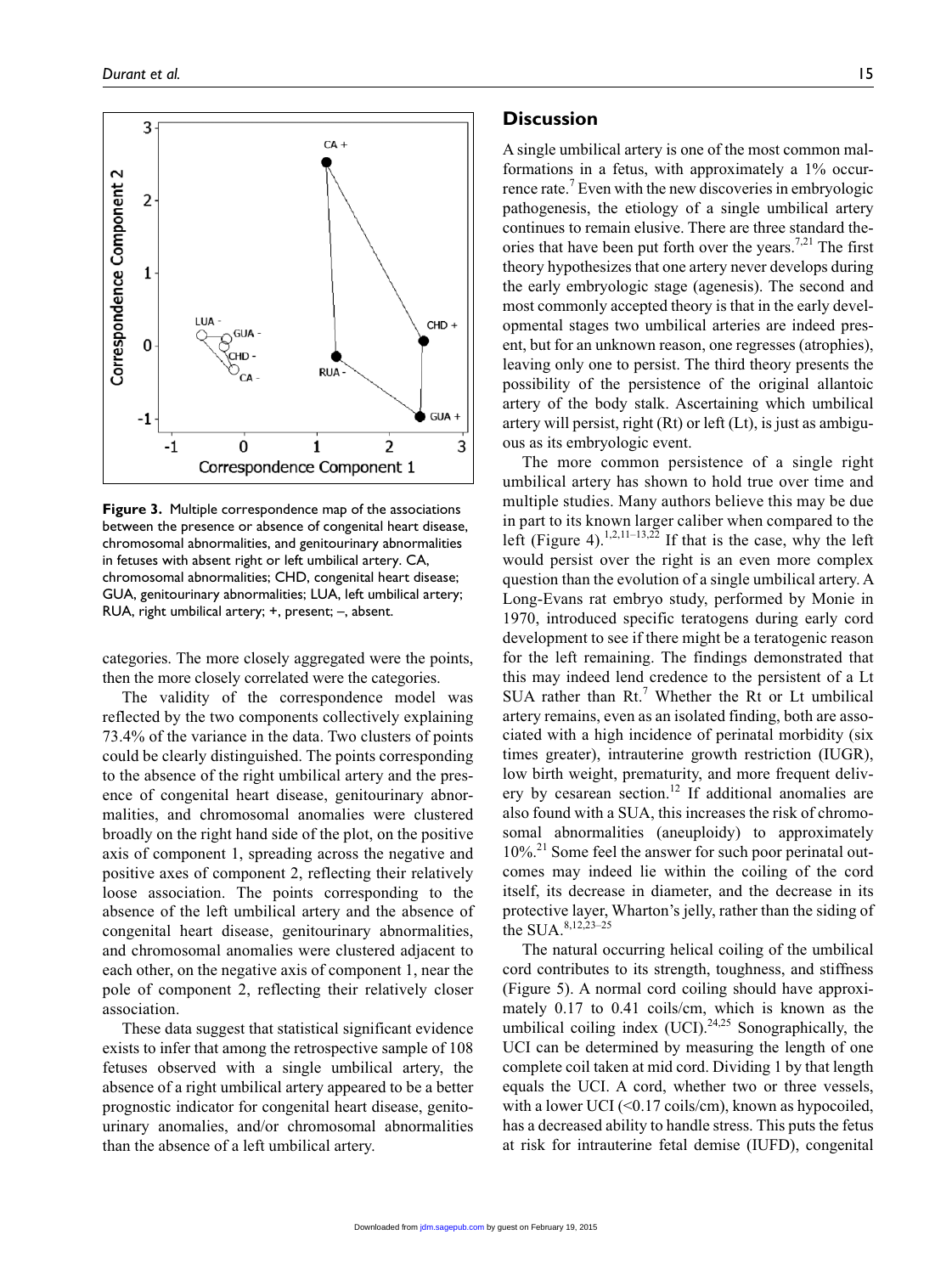

**Figure 4.** Color Doppler image of a three-vessel cord showing an example of a larger right umbilical artery.



**Figure 5.** Gray-scale image showing normal helical coiling of an umbilical cord. The Umbilical Coiling Index (UCI) = 0.35  $(1/2.83)$  (normal UCI = 0.17-0.41).

anomalies, velamentous cord insertion, acute reduction of blood flow due to kinking, decreased fetal growth, low birth weight (<10th percentile), prematurity, perinatal morbidity, and reduced Apgar scores at birth. $24,25$  The single umbilical artery generally coils less around the umbilical vein than if two arteries are present (Figure 6). $8,12$  The umbilical cord diameter, as well as the thickness and presence of Wharton's jelly, also contribute to its toughness to handle stress. Both increase with advancing gestational age well into the third trimester, when the diameter levels off and the Wharton's jelly decreases.<sup>8</sup> Cord pathological specimens have shown a decrease in the diameter and Wharton's jelly of the two-vessel cord (2VC) throughout all gestational ages, which has been



**Figure 6.** Gray-scale image showing a hypocoiled two-vessel cord; no coils can be seen along this segment.

speculated to be the leading causative factors contributing to cord torsion, resulting ultimately in fetal demise.<sup>26</sup>

The early diagnosis of a SUA by sonography plays a major role in determining management of the fetus as well as an aid in maternal counseling and follow-up. This detection rate must improve if better outcomes are to be generated, which in turn will propagate significant research. As noted by Gornall et al.<sup>5</sup> in 2003 and Abu-Rustum et al.<sup>27</sup> in 2010, the poor antenatal detection rate indicates that further training of sonographers is needed, along with raising the awareness of the implications of finding a SUA., With proper settings on advanced ultrasound equipment and proper training of sonographers, the 3VC or 2VC can be seen on almost all patients during the first trimester, regardless of habitus. Since this protocol has been implemented in our facility, there have only been a few fetuses where the number of cord vessels were indeterminate or could not be visualized. When verifying the cord vessels during the follow-up second trimester sonogram, only one false positive SUA was noted. Of the 108 patients imaged, 51 (47.2%) met the criteria for obesity (BMI ≥30 kg/m<sup>2</sup>), with 12/51 (23.5%) meeting the criteria for morbid obesity (BMI ≥40 kg/m<sup>2</sup>), one of which exceeded 50 kg/ $m^2$  BMI. Our study demonstrates that educating sonographers to properly adjust machine settings, including color and spectral Doppler, to obtain the number of cord vessels in a first trimester examination is possible, and indeed warranted, even on a difficult habitus.

A more detailed sonographic evaluation should be given at the time of the nuchal translucency (NT) sonogram during the first trimester. To ensure the most accurate results are obtained, qualified personnel in obstetrics (OB) should be performing this important diagnostic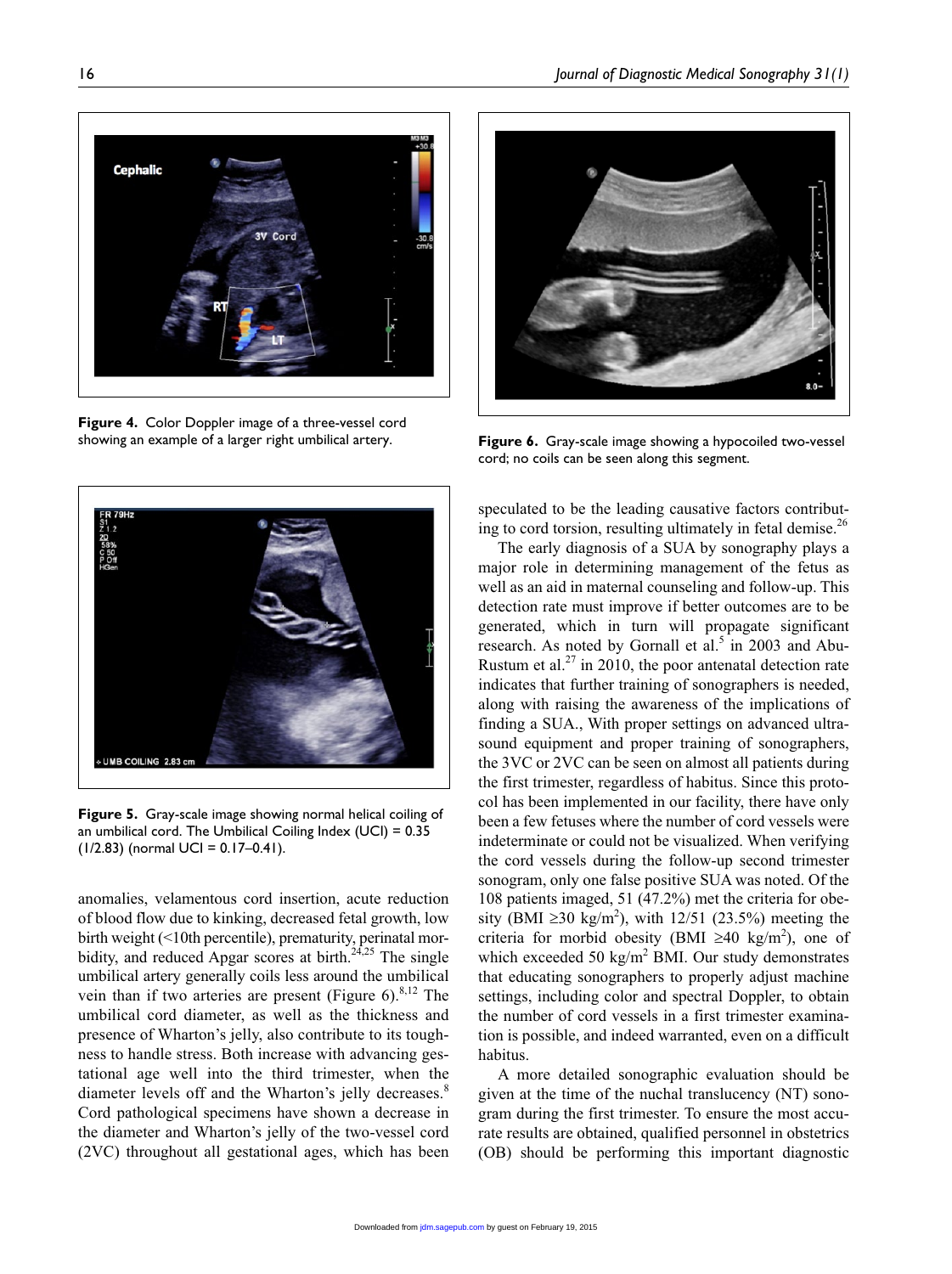

**Figure 7.** Gray-scale transverse images of the abdomen and thorax situs evaluation showing the stomach and heart at 12 weeks gestational age (with abnormal situs in this example).



**Figure 8.** Power Doppler image of a single umbilical artery at 12 weeks gestational age.

sonogram. Without exception, the ultrasound machine must have color and power Doppler capabilities. The protocol images should include but not be limited to the situs picture and the 3VC view in succession. The situs picture should be side-by-side images of the transverse thorax and transverse abdomen, labeling fetal position, anatomy seen (i.e., stomach, heart), and appropriate right and left side (Figure 7). The next image should be of the 3VC view using power Doppler, as this type of Doppler is more sensitive to low flow states and is not dependent on direction. The image should demonstrate the umbilical arteries coursing laterally to the transverse bladder, again labeling Rt and Lt side (Figure 8). A cross-sectional view of a free-floating piece of umbilical cord should not be taken to determine a 3VC at any point in the pregnancy, as a fused umbilical artery (FUA) may be present, which is more common than a SUA and is not associated with anomalies.28 It is essential to take the images of situs and the 3VC in succession to avoid errors and ensure proper identification of the siding, particularly if a single

umbilical artery is present. These images will also aid in the diagnosis of other possible anomalies present (i.e., situs inversus, cardiac malformations, absent stomach, etc.), as seen in Figure 7, and help the patient make decisions regarding genetic counseling and further testing. In turn, this will aid the primary medical doctor (PMD) to make decisions regarding future detailed imaging, obtaining sonograms sooner rather than later.

To our knowledge, this study is the largest retrospective study done to date for determining SUA siding associated with fetal anomalies, comprising of 108 fetuses. An absent right umbilical artery was found in 42 (38.9%) of those cases and an absent left in 66 (61.1%) cases. The finding of an absent left umbilical artery occurring more frequently than an absent right agrees with prior studies done be Lubusky et al.<sup>12</sup> in 2007 (absent Rt, 41.2%; absent Lt, 58.8%), Geipel et al.<sup>13</sup> in 2000 (absent Rt, 30.4%; absent Lt,  $69.6\%$ ), and Abuhamad et al.<sup>2</sup> in 1995 (absent Rt, 27%; absent Lt, 73%). However, unlike the aforementioned authors, our findings show that there indeed is a closer association, which is statistically significant (nine times greater), between an absent right umbilical artery with genitourinary anomalies, cardiac defects, and chromosomal abnormalities when compared to an absent left. Geipel et al.,<sup>13</sup> Lubusky et al.,<sup>12</sup> and Blazer et al.<sup>11</sup> suggested that there was no preferential siding of the absent umbilical artery with anomalies. The findings of Abuhamad et al. $2$  showed that cytogenic and complex fetal anomalies occurred exclusively with an absent left umbilical artery. It is not completely certain why this discrepancy between our study's findings and the other authors exists, but one must consider a few possibilities.

Though the studies by Fukada et al.<sup>1</sup> (1998), Abuhamad et al.<sup>2</sup> (1995), and Blazer et al.<sup>11</sup> (1995) produced extremely useful information, their fetal numbers were less than statistically significant for research (10, 77, and 46, respectively). It must be duly noted that those studies were performed in the 1990s, when much of ultrasound technology was still in its infancy. They did not have at their disposal the improved technology of ultrasound and color Doppler, especially in regard to tissue penetration, which exists today. Those authors did however set the stage to help answer the question not only of the association of a SUA with anomalies but if the absence of one artery was more significant.

The only exclusion to our criteria was a gestational age less than 11 weeks 0 days or greater than 41 weeks 0 days. Unlike our retrospective study, Lubusky et al.<sup>12</sup> (2007) preselected the patients who had a combination of maternal age, biochemical screening, and sonographic findings. His study was to answer the specific question if chromosomal defects were associated with the specific siding of a SUA. All sonograms were performed in the second trimester. No first trimester sonograms were performed in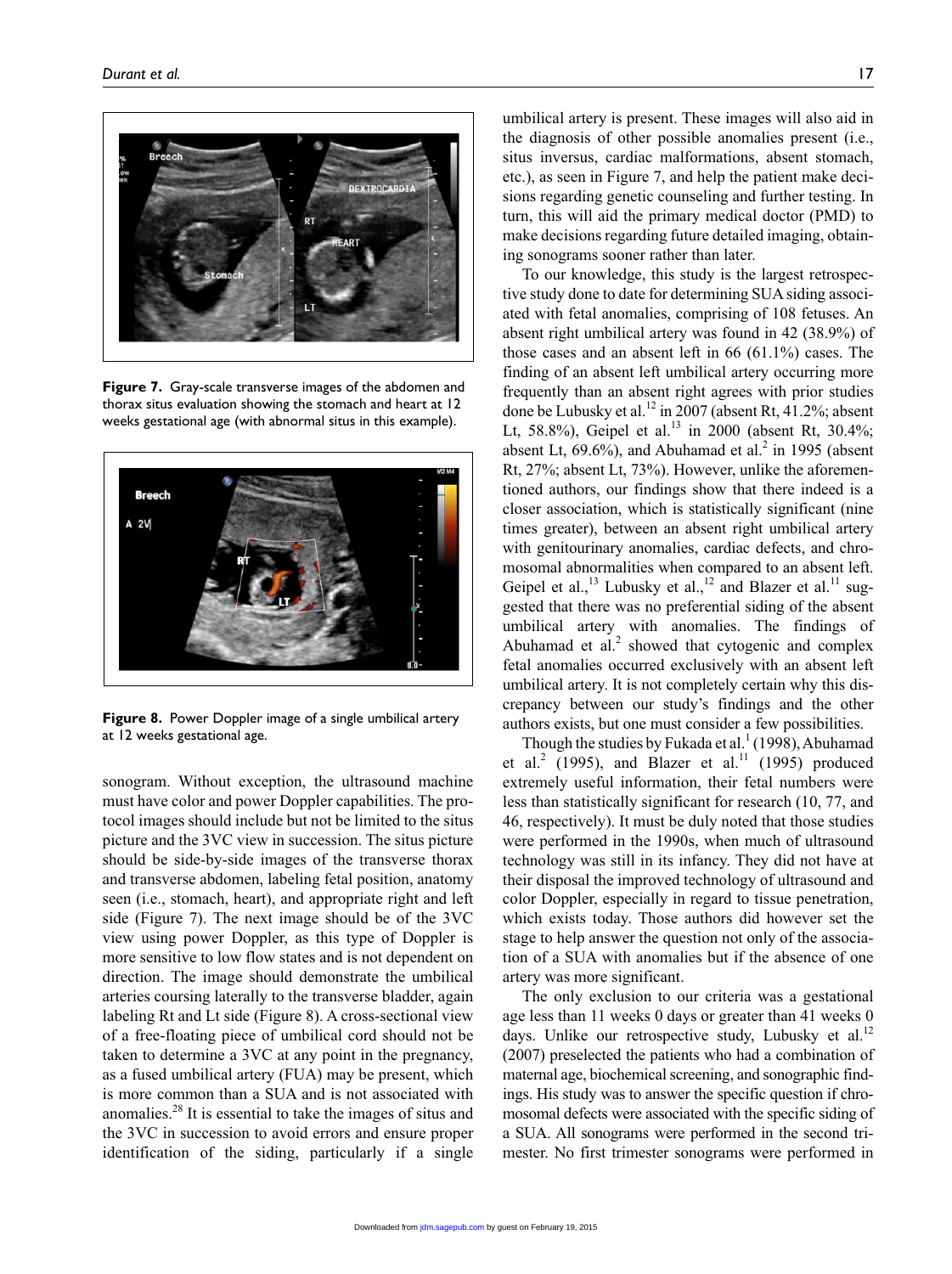the study. One must question if the diagnosis of a SUA in the first trimester, with or without anomalies, may have changed the results of nonpreferential siding of the SUA with abnormal chromosomes or anomalies. It is important to note, however, that all chromosomal abnormal fetuses with a SUA had anomalies, as was noted in this study. With such findings, a first trimester sonogram documenting the number of cord vessels is strongly suggested, as the results may be ominous, particularly if other anomalies exist such as abnormal situs. Further counseling and decisions will then need to be considered by the patient.

Geipel et al. $^{13}$  in his prospective study from 1996 to 1998 diagnosed 102 fetuses with a SUA. Similar to our study, first trimester diagnosis was included as well as low- and high-risk pregnant women. Also similar to our study and other prior studies mentioned, Geipel et al. $^{13}$ demonstrated that all of the fetuses with chromosomal abnormalities (10) had significant anomalies. Yet unlike our study, which demonstrated a 95% CI of a 3 to 27 times greater probability of finding a defect with an absent right umbilical artery, his data suggest that there is equal distribution of anomalies between an absent right and an absent left umbilical artery. With such discrepancy to our findings, one must consider at least two possibilities. Sonographic resolution in the 1990s was not as detailed compared to the imaging systems used for this study that occurred between 2009 and 2013. This may lead one to believe that the diagnosis of the smaller left SUA may indeed have been difficult to assess in the first trimester, which could imply there may have been some missed data. Second, do environmental factors play a role in the development and siding of a single umbilical artery, as Fiddler and Pergament<sup>29</sup> have suggested? The Geipel et al.13 study was performed in Germany and ours in the western United States, where almost half of our patients (47.2%) with a SUA were obese. This hypothesis may be difficult to prove but is worth consideration.

It is important to note that of the SUA fetuses with anomalies, 43.5% were seen in obese patients. This agrees quite strongly with Stothard et al.<sup>17</sup> (2009), who found a close association with obesity and anomalies, particularly congenital heart defects (CHD). This stresses the need of having properly trained sonographers who are adept in optimizing the machine settings for proper visualization of a SUA in difficult habitus patients in the first trimester. It is those difficult habitus patients who are at most risk for having a SUA and fetal defects. They deserve the same consideration and options as those who are at less risk yet easier to scan.

Several questions still remain to be answered. With the known smaller diameter of the left umbilical artery, and Monie's<sup>7</sup> suggestion that certain teratogens introduced early on may result in eliminating the larger right umbilical

artery, could it be those teratogens are the reason more fetal anomalies and a poorer perinatal outcome occur when there is an absent right umbilical artery, as our study has suggested? Do environmental issues play a role in a SUA developing? To what extent does obesity increase the likelihood of a SUA? Will we ever be able to clearly identify the cause of a SUA, whether absent right or left?

# **Conclusion**

It is essential that the number of cord vessels, as well as the situs of the fetus, be diagnosed in the first trimester so that patients and doctors alike have the necessary information to make other important decisions, including genetic counseling and testing. If a single umbilical artery is noted, its siding should also be documented. The data from this study suggest that those fetuses that have an absent right umbilical artery are nine times greater to have other anomalies present. If the patient is obese, there is even a higher likelihood of finding anomalies. Proper equipment, training of sonographers, and thorough protocols are all key factors in making sure this diagnosis is not missed. Though our findings showed chromosome abnormalities were only associated with a SUA when other anomalies were present, genetic counseling still should be offered to all patients when an early diagnosis of a single umbilical artery is made, as some anomalies may not present until the second trimester. All patients with an absent right umbilical artery should be made aware of the greater probability of finding other anomalies, and genetic testing should be offered. All obese patients should be offered genetic counseling, a detailed sonogram, and fetal echocardiogram. They should be duly informed of the considerable likelihood of finding other anomalies. Though weight may be a sensitive topic, as medical professionals, we are obligated to be honest with all our patients, no matter what their size, and inform them of the implications their obesity plays in the outcome of their fetus.

## **Declaration of Conflicting Interests**

The authors declared no potential conflicts of interest with respect to the research, authorship, and/or publication of this article.

# **Funding**

This research was supported in part by a grant from the Sonography Research Institute of the Society of Diagnostic Medical Sonography Foundation.

## **References**

1. Blazer S, Sujov P, Escholi Z, Itai BH, Bronshtein M: Single umbilical artery—right or left? Does it matter? *Prenat Diagn* 1997;17(1):5–8.